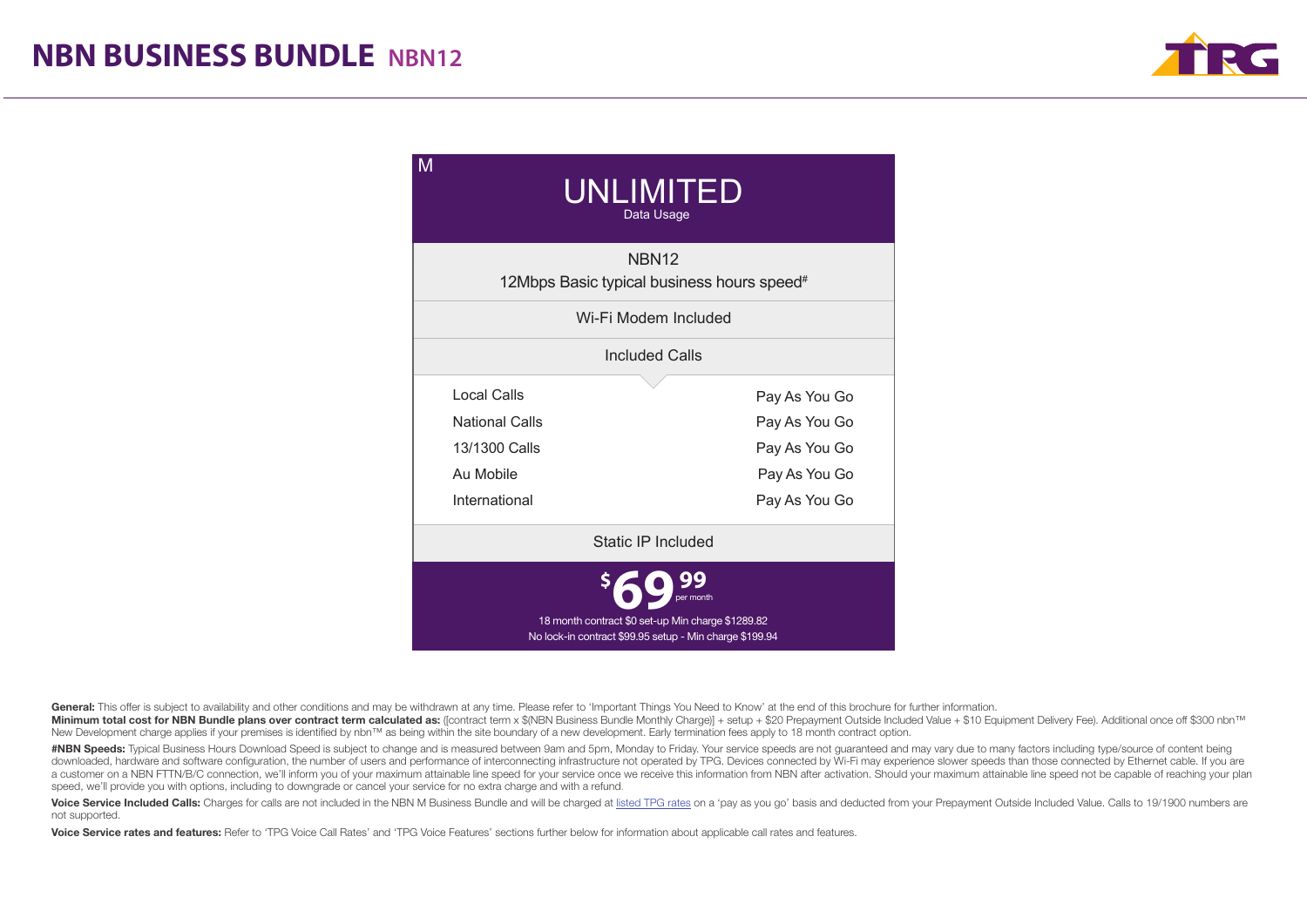

| L                                                                                          | 500GB<br>Peak / Off peak (250GB + 250GB) <sup>1</sup>                                                         | <b>XL</b><br>UNLIMITED<br>Data Usage                                                       |                                                                                                                          | <b>XXL</b><br><b>UNLIMITED</b><br>Data Usage                                               |                                                                                                               |  |
|--------------------------------------------------------------------------------------------|---------------------------------------------------------------------------------------------------------------|--------------------------------------------------------------------------------------------|--------------------------------------------------------------------------------------------------------------------------|--------------------------------------------------------------------------------------------|---------------------------------------------------------------------------------------------------------------|--|
|                                                                                            | <b>NBN50</b><br>50Mbps Standard Plus typical business hours speed#                                            |                                                                                            | NBN <sub>50</sub><br>50Mbps Standard Plus typical business hours speed#                                                  |                                                                                            | <b>NBN50</b><br>50Mbps Standard Plus typical business hours speed#                                            |  |
|                                                                                            | Wi-Fi Modem Included                                                                                          |                                                                                            | Wi-Fi Modem Included                                                                                                     |                                                                                            | Wi-Fi Modem Included                                                                                          |  |
|                                                                                            | <b>Included Calls</b>                                                                                         | <b>Included Calls</b><br><b>Included Calls</b>                                             |                                                                                                                          |                                                                                            |                                                                                                               |  |
| <b>Local Calls</b><br><b>National Calls</b><br>13/1300 Calls<br>Au Mobile<br>International | Unlimited<br>Unlimited<br>Pay As You Go<br>Pay As You Go<br>Pay As You Go                                     | <b>Local Calls</b><br><b>National Calls</b><br>13/1300 Calls<br>Au Mobile<br>International | Unlimited<br>Unlimited<br>Pay As You Go<br>Pay As You Go<br>Pay As You Go                                                | <b>Local Calls</b><br><b>National Calls</b><br>13/1300 Calls<br>Au Mobile<br>International | Unlimited<br>Unlimited<br>Pay As You Go<br>Unlimited<br>Pay As You Go                                         |  |
|                                                                                            | <b>Static IP Included</b>                                                                                     | <b>Static IP Included</b><br><b>Static IP Included</b>                                     |                                                                                                                          |                                                                                            |                                                                                                               |  |
|                                                                                            | 18 month contract \$0 setup - Min charge \$1469.82<br>No lock-in contract \$99.95 setup - Min charge \$209.94 |                                                                                            | r month<br>18 month contract \$0 setup - Min charge \$1649.82<br>No lock-in contract \$99.95 setup - Min charge \$219.94 |                                                                                            | 18 month contract \$0 setup - Min charge \$1829.82<br>No lock-in contract \$99.95 setup - Min charge \$229.94 |  |

General: This offer is subject to availability and other conditions and may be withdrawn at any time. Please refer to 'Important Things You Need to Know' at the end of this brochure for further information.

<sup>1</sup>Monthly Usage Quota: 1GB (Gigabyte) = 1000 MB (Megabyte). Unused usage quota forfeited each month. Data allowance consists of peak (8:30am - 2:30am) and off peak (2:30am - 8:30am) monthly usage quota. Speed will be shap 128Kbps/128Kbps for the period in which the monthly usage quota has been exceeded (peak and/or off peak). Downloads and uploads counted. TPG may, on giving you 7 days notice by email, adjust the start/finish (but not the l

Minimum total cost for NBN Bundle plans over contract term calculated as: ([contract term x \$(NBN Business Bundle Monthly Charge)] + setup + \$20 Prepayment Outside Included Value + \$10 Equipment Delivery Fee). Early termin 18 month contract option. Additional once off \$300 nbn™ New Development charge applies if your premises is identified by nbn™ as being within the site boundary of a new development.

#NBN Speeds: Typical Business Hours Download Speed is subject to change and is measured between 9am and 5pm, Monday to Friday. Your service speeds are not quaranteed and may vary due to many factors including type/source o downloaded, hardware and software configuration, the number of users and performance of interconnecting infrastructure not operated by TPG, Devices connected by Wi-Fi may experience slower speeds than those connected by Et a customer on a NBN FTTN/B/C connection, we'll inform you of your maximum attainable line speed for your service once we receive this information from NBN after activation. Should your maximum attainable line speed not be speed, we'll provide you with options, including to downgrade or cancel your service for no extra charge and with a refund.

Voice Service Included Calls (NBN L Bundle): The NBN L Business Bundle allows you to make unlimited Local Calls and unlimited Standard National Calls to Landlines, excluding 13/1300 Calls, to 19/1900 numbers are not suppor calls made that are not included in the bundle (e.g. calls to 13/1300, AU Mobile numbers and Directory Services) will be charged at listed TPG rates by deducting usage charges from your Prepayment Outside Included Value.

Voice Service Included Calls (NBN XL Bundle): The NBN XL Business Bundle allows you to make unlimited Local Calls and unlimited Standard National Calls to Landlines, excluding 13/1300 Calls, Calls to 19/1900 numbers are no calls made that are not included in the bundle (e.g. calls to 13/1300, AU Mobile numbers and Directory Services) will be charged at llisted TPG rates by deducting usage charges from your Prepayment Outside Included Value.

Voice Service Included Calls (NBN XXL Bundle): The NBN XXL Business Bundle allows you to make unlimited Local Calls, unlimited Standard National Calls to Landlines (excluding 13/1300 Calls) and unlimited calls to Standard 19/1900 numbers are not supported. Charges for calls made that are not included in the bundle (e.g. calls to 13/1300 and Directory Services) will be charged at listed TPG rates by deducting usage charges from your Prepayme

Voice Service rates and features: Refer to 'TPG Voice Call Rates' and 'TPG Voice Features' sections further below for information about applicable call rates and features.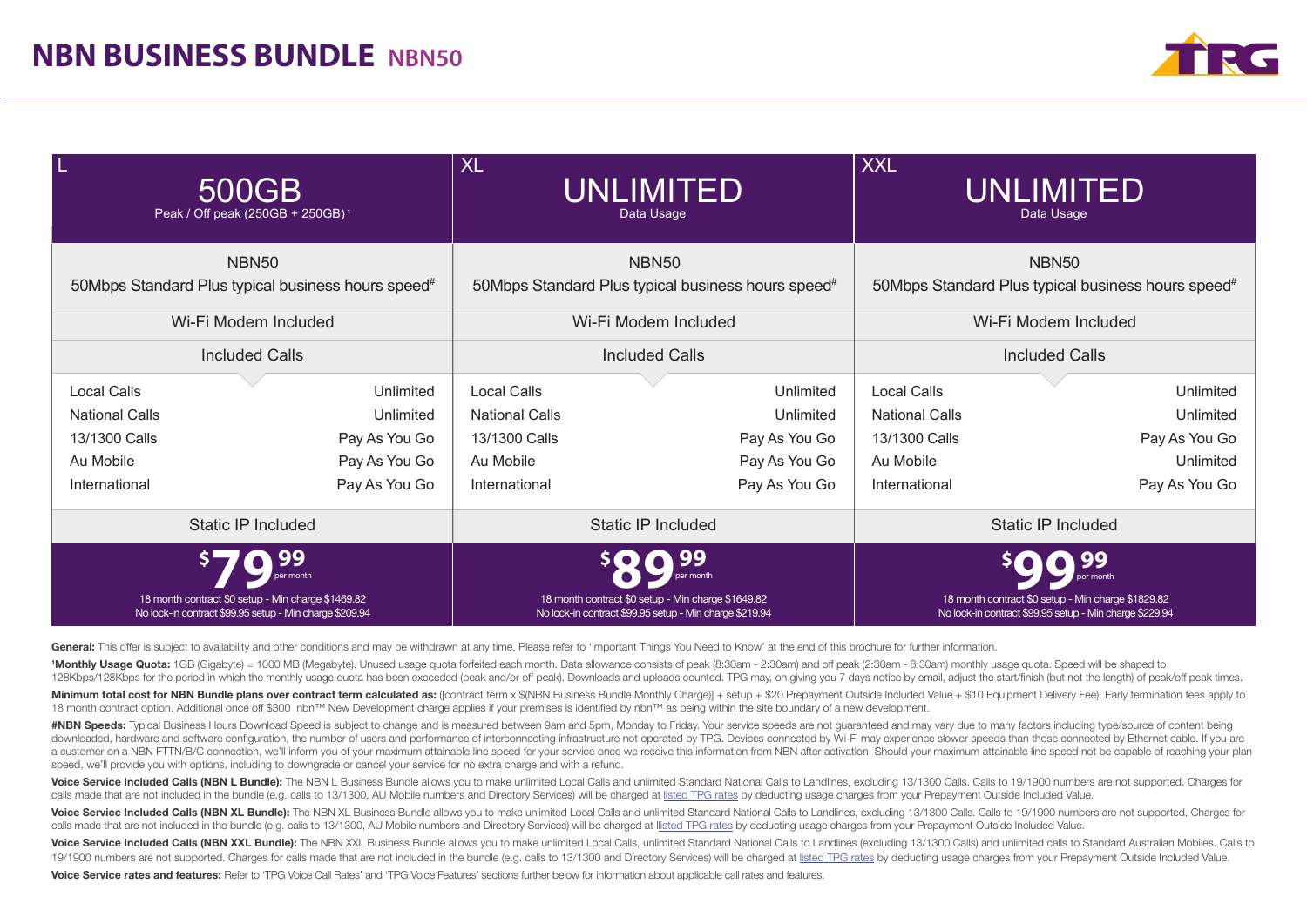

| L<br>500GB<br>Peak / Off peak (250GB + 250GB) <sup>1</sup> |                                                                                                               | <b>XL</b><br><b>UNLIMITED</b><br>Data Usage                                                  |                                                                                                               | <b>XXL</b><br>UNLIMITED<br>Data Usage |                                                                                                                            |  |
|------------------------------------------------------------|---------------------------------------------------------------------------------------------------------------|----------------------------------------------------------------------------------------------|---------------------------------------------------------------------------------------------------------------|---------------------------------------|----------------------------------------------------------------------------------------------------------------------------|--|
|                                                            | <b>NBN100</b>                                                                                                 |                                                                                              | <b>NBN100</b>                                                                                                 |                                       | <b>NBN100</b>                                                                                                              |  |
|                                                            | 90Mbps Premium typical business hours speed#                                                                  | 90Mbps Premium typical business hours speed#<br>90Mbps Premium typical business hours speed# |                                                                                                               |                                       |                                                                                                                            |  |
|                                                            | Wi-Fi Modem Included                                                                                          |                                                                                              | Wi-Fi Modem Included                                                                                          |                                       | Wi-Fi Modem Included                                                                                                       |  |
|                                                            | <b>Included Calls</b>                                                                                         | <b>Included Calls</b>                                                                        |                                                                                                               | <b>Included Calls</b>                 |                                                                                                                            |  |
| Local Calls                                                | Unlimited                                                                                                     | Local Calls                                                                                  | Unlimited                                                                                                     | <b>Local Calls</b>                    | Unlimited                                                                                                                  |  |
| <b>National Calls</b>                                      | Unlimited                                                                                                     | <b>National Calls</b>                                                                        | Unlimited                                                                                                     | <b>National Calls</b>                 | Unlimited                                                                                                                  |  |
| 13/1300 Calls                                              | Pay As You Go                                                                                                 | 13/1300 Calls                                                                                | Pay As You Go                                                                                                 | 13/1300 Calls                         | Pay As You Go                                                                                                              |  |
| Au Mobile                                                  | Pay As You Go                                                                                                 | Au Mobile                                                                                    | Pay As You Go                                                                                                 | Au Mobile                             | Unlimited                                                                                                                  |  |
| International                                              | Pay As You Go                                                                                                 | International                                                                                | Pay As You Go                                                                                                 | International                         | Pay As You Go                                                                                                              |  |
|                                                            | <b>Static IP Included</b>                                                                                     |                                                                                              | <b>Static IP Included</b>                                                                                     | Static IP Included                    |                                                                                                                            |  |
|                                                            | 18 month contract \$0 setup - Min charge \$1829.82<br>No lock-in contract \$99.95 setup - Min charge \$229.94 |                                                                                              | 18 month contract \$0 setup - Min charge \$2009.82<br>No lock-in contract \$99.95 setup - Min charge \$239.94 |                                       | per month<br>18 month contract \$0 setup - Min charge \$2189.82<br>No lock-in contract \$99.95 setup - Min charge \$249.94 |  |

General: This offer is subject to availability and other conditions and may be withdrawn at any time. Please refer to 'Important Things You Need to Know' at the end of this brochure for further information.

1Monthly Usage Quota: 1GB (Gigabyte) = 1000 MB (Megabyte). Unused usage quota forfeited each month. Data allowance consists of peak (8:30am - 2:30am) and off peak (2:30am - 8:30am) monthly usage quota. Speed will be shaped 128Kbps/128Kbps for the period in which the monthly usage quota has been exceeded (peak and/or off peak). Downloads and uploads counted. TPG may, on giving you 7 days notice by email, adjust the start/finish (but not the l

Minimum total cost for NBN Bundle plans over contract term calculated as: (icontract term x \$(NBN Business Bundle Monthly Charge)) + setup + \$20 Prepayment Outside Included Value + \$10 Equipment Delivery Fee). Early termin 18 month contract option. Additional once off \$300 nbn™ New Development charge applies if your premises is identified by nbn™ as being within the site boundary of a new development.

#NBN Speeds: Typical Business Hours Download Speed is subject to change and is measured between 9am and 5pm, Monday to Friday. Your service speeds are not guaranteed and may vary due to many factors including type/source o downloaded, hardware and software configuration, the number of users and performance of interconnecting infrastructure not operated by TPG. Devices connected by Wi-Fi may experience slower speeds than those connected by Et a customer on a NBN FTTN/B/C connection, we'll inform you of your maximum attainable line speed for your service once we receive this information from NBN after activation. Should your maximum attainable line speed not be speed, we'll provide you with options, including to downgrade or cancel your service for no extra charge and with a refund.

Voice Service Included Calls (NBN L Bundle): The NBN L Business Bundle allows you to make unlimited Local Calls and unlimited Standard National Calls to Landlines, excluding 13/1300 Calls. Calls to 19/1900 numbers are not calls made that are not included in the bundle (e.g. calls to 13/1300, AU Mobile numbers and Directory Services) will be charged at listed TPG rates by deducting usage charges from your Prepayment Outside Included Value.

Voice Service Included Calls (NBN XL Bundle): The NBN XL Business Bundle allows you to make unlimited Local Calls and unlimited Standard National Calls to Landlines. excluding 13/1300 Calls. Calls to 19/1900 numbers are no calls made that are not included in the bundle (e.g. calls to 13/1300, AU Mobile numbers and Directory Services) will be charged at listed TPG rates by deducting usage charges from your Prepayment Outside Included Value.

Voice Service Included Calls (NBN XXL Bundle): The NBN XXL Business Bundle allows you to make unlimited Local Calls, unlimited Standard National Calls to Landlines (excluding 13/1300 Calls) and unlimited calls to Standard 19/1900 numbers are not supported. Charges for calls made that are not included in the bundle (e.g. calls to 13/1300 and Directory Services) will be charged at listed TPG rates by deducting usage charges from your Prepayme Voice Service rates and features: Refer to 'TPG Voice Call Rates' and 'TPG Voice Features' sections further below for information about applicable call rates and features.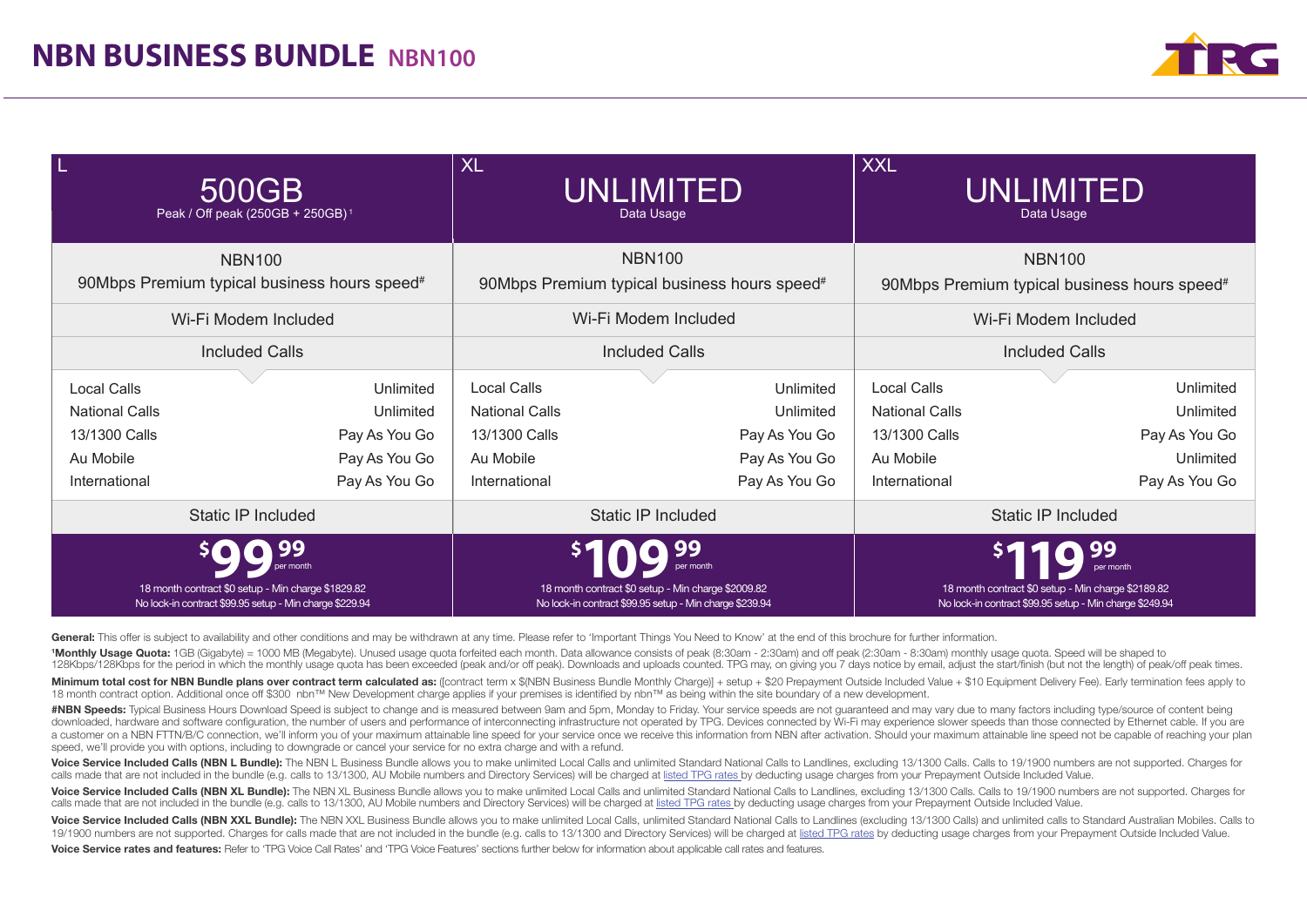# **NBN BUSINESS BUNDLE**



### TPG Voice Call Rates

| <b>Services</b>                    | Rate                                                                                                   |
|------------------------------------|--------------------------------------------------------------------------------------------------------|
| <b>Local Calls</b>                 | 25 <sub>¢</sub><br>per call                                                                            |
| <b>National Calls</b>              | 25¢ per minute^<br>(plus 39¢ call connection)                                                          |
| <b>National Cap</b>                | Capped at \$2 up to 20 minutes per call<br>per minute National Call rates thereafter^                  |
| <b>Mobile Calls</b>                | 39¢ per minute^<br>(plus 39¢ call connection)                                                          |
| <b>Mobile Cap</b>                  | Capped at \$2.48 up to 20 minutes per call<br>per minute Mobile Call rates thereafter^                 |
|                                    |                                                                                                        |
| <b>International Calls</b>         | Check website http://www.tpg.com.au/nbn-business/international-callrates (39¢ call connection applies) |
| 13/1300 Calls                      | 30 <sub>¢</sub><br>per call                                                                            |
| 18/1800 Calls                      | Free                                                                                                   |
| 19/1900 Calls                      | Not Supported                                                                                          |
| <b>Directory Assistance - 1223</b> | \$1.10<br>per call                                                                                     |
| <b>Speaking Clock - 1194</b>       | 40 <sub>¢</sub><br>per call                                                                            |

^ Charged per 30 second block or part thereof.

## TPG Voice Features

| <b>Features &amp; Services</b>       | <b>Description</b>                                                                                                                                  |                                                 |
|--------------------------------------|-----------------------------------------------------------------------------------------------------------------------------------------------------|-------------------------------------------------|
| <b>Call Barring</b>                  | Allows you to restrict certain call types that can be dialled from your Voice Service                                                               | Free                                            |
| <b>Number Display / Number Block</b> | Select whether you would like your caller identity blocked or displayed when calling other parties                                                  | Free                                            |
| <b>Call Waiting</b>                  | Notifies you of an incoming call on your Voice Service while you are already on a call. You can place your call on hold to answer the incoming call | Free                                            |
| <b>Call Forwarding</b>               | Allows you to divert calls from your Voice number to a different number                                                                             | Standard call rates<br>apply to forwarded calls |
| Caller ID                            | Allows you to see the phone number of the person calling you on your Voice service (only applicable on phones that supports caller ID)              | Free                                            |

Please refer to 'Important Things You Need to Know' at the end of this brochure for further information about the TPG Voice service.